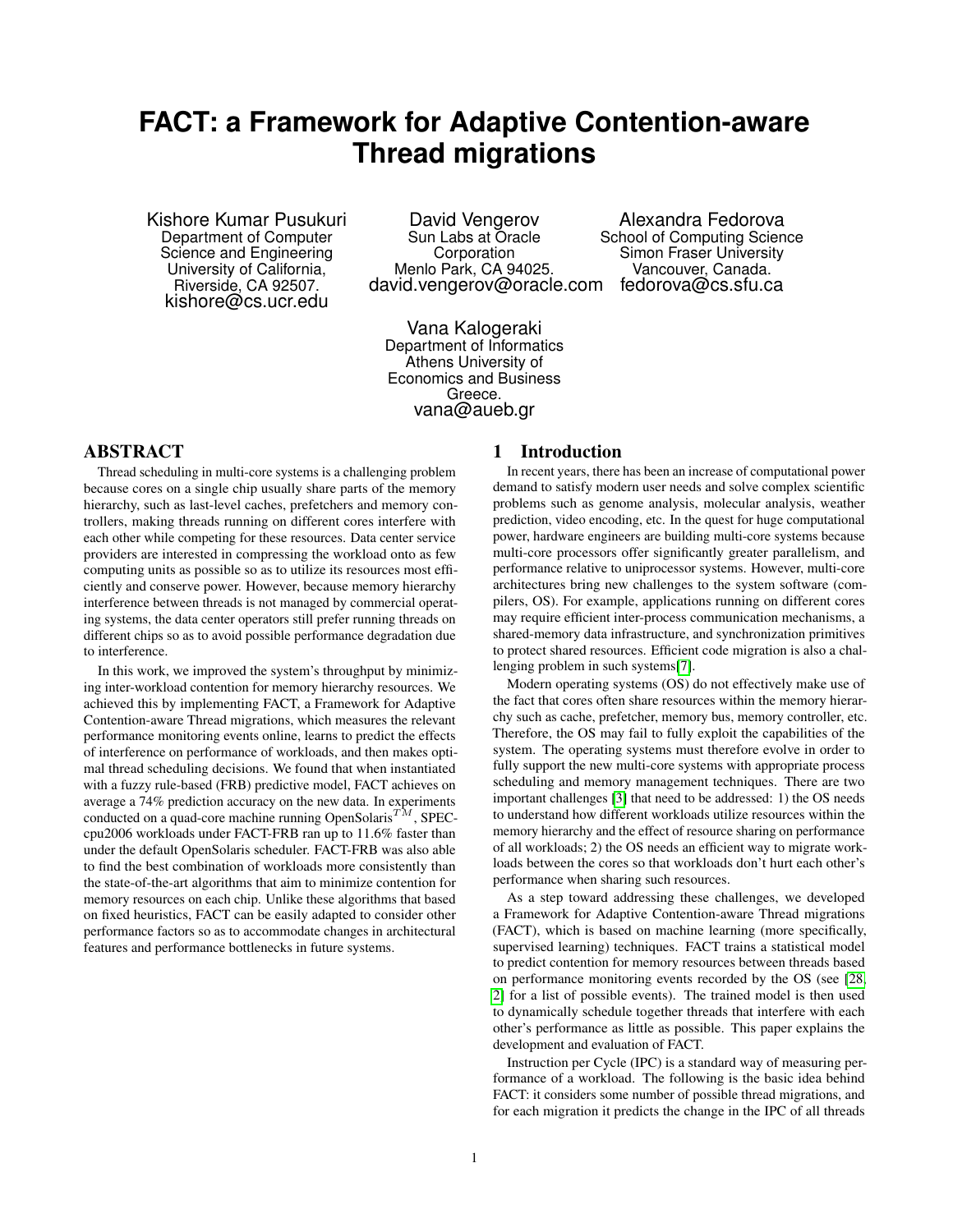affected by the migration. Predictions are made using a performance model that is learned online based on hardware performance counter measurements taken in real-time. If some migrations are predicted to increase the average IPC of all affected threads, then the migration resulting in the largest IPC increase is performed; otherwise, no migration takes place at this cycle and the next cycle of observing the relevant performance monitoring events begins.

We implemented FACT on a quad-core Intel x86 based server machine running OpenSolaris (2009.06). OpenSolaris libcpc (3IB) [\[29\]](#page-9-4) and libpctx (3LIB) [\[30\]](#page-9-5) interfaces were used to read and program performance monitoring counters. We developed a variety of statistical models for predicting the IPC of co-scheduled workloads: linear regression models(LR)) [\[33\]](#page-9-6), fuzzy rule-based models (FRB) [\[21\]](#page-9-7), decision tree (Rpart) models [\[40\]](#page-9-8), and K-nearest neighbor models (k-nn) [\[27\]](#page-9-9). The FRB model had the highest prediction accuracy of 74% in our experiments and was chosen as the preferred statistical model to be used inside the FACT framework. Our experimental results demonstrate that the FACT-FRB combination resulted in a speedup of up to 11.6% on the considered SPECcpu2006 [\[38\]](#page-9-10) benchmarks.

When comparing FACT to another state-of-the-art contention management scheduling algorithm [\[4\]](#page-9-11), we found that FACT outperforms it by finding the best combination of workloads more consistently. Moreover, that algorithm is based on a fixed heuristic that works well only when the whole complexity of contention for shared resources can be captured with a single value, while FACT can dynamically learn relationships between any number of performance-affecting factors on any target architecture. Therefore, we believe FACT will be able to better evolve despite changes in processor architecture and in resulting performance bottlenecks. Moreover the overhead of FACT is negligible.

This paper focuses on single-threaded workloads, and therefore the term workload will always mean a *single-threaded* workload unless explicitly stated otherwise.

The following are the main contributions of this work:

- Identified the best predictors (based on the cache usage data) for predicting the IPC of co-scheduled workloads by fully exploiting performance monitoring events
- Developed several statistical models that use performance monitoring events as inputs and identified the best model for predicting the IPC
- Developed adaptive migration techniques to reduce total runningtimes of workloads
- Showed the usage of supervised learning techniques to capture the complexity of modern multi-core systems.
- Provided the possibility of extending FACT for predicting any thread resource usage characteristics (performance, power etc.) by adding the relevant performance monitoring events (such as those reflecting the usage of CPU, Main Memory, Disk, IO, etc.)

This remainder of this paper is organized as follows: Section [2](#page-1-0) gives the motivation and Section [3](#page-2-0) gives a high-level description of the FACT framework. The process of developing a statistical model for predicting IPC of co-scheduled workloads is described in Section [4.](#page-3-0) Section [5](#page-5-0) describes the implementation of FACT using the OpenSolaris libraries libpctx and libcpc. Section [6](#page-6-0) presents evaluation results for the FACT framework and its comparison with a state-of-the-art thread allocation algorithm. Finally, the related work is described in Section [7](#page-8-0) and conclusions and the future work are discussed in Section [8.](#page-8-1)

# <span id="page-1-0"></span>2 Motivation and Background

Multi-core processors allow running multiple threads simultaneously, but contention for caches and other shared resources, such as memory controllers and prefetchers, becomes an obstacle in achieving a proportional improvement in the system's throughput.

Previous work observed that on modern Intel and AMD systems the degree of contention for shared resources can be explained by the relative *memory-intensity* of threads that share resources [\[4\]](#page-9-11). In that work, threads were classified as *memory-intensive* or *CPU-intensive*. Memory-intensity was approximated by a thread's relative misses per instruction (MPI): memory-intensive threads have a higher MPI than the CPU-intensive threads. That work found that in order to significantly reduce contention for shared resources the scheduler must run memory-intensive threads (those with high MPI) on sepa-rate core groups<sup>[1](#page-1-1)</sup>, thus preventing them from competing for shared resources.

Even though the MPI heuristic, used to determine memory-intensity, does not directly capture how much a thread would suffer from cache contention alone (for instance, a streaming application would have a high MPI but no cache reuse and so it will not suffer from cache interference), it still turned out to be a rather good heuristic for predicting *overall* memory hierarchy resource contention, because on modern systems the contention is dominated by memory controller or memory bus contention, and MPI is a good approximation of how intensely an application uses these resources [\[4\]](#page-9-11).

As will be shown in Section [6,](#page-6-0) the degree of thread interference cannot be predicted accurately by using just MPI alone, and our proposed FACT framework addresses the shortcomings of singleheuristic algorithms that use only MPI by considering other factors as well. However, for the sake of providing a sufficient background on the state-of-the-art, we first show why simple MPI-based algorithms do significantly better than naïve schedulers that ignore contention for memory hierarchy resources.



<span id="page-1-2"></span>Figure 1: A typical quad-core system. Core-0 and Core-2 are sharing one last-level cache and Core-1 and Core-3 are sharing another last-level cache.

Consider the following experiment. Figure [1](#page-1-2) shows a typical quad-core system, core-0 and core-2 are sharing one last-level cache and other associated memory resources (a prefetcher and a memory controller on our experimental system), and core-1 and core-3 are sharing another last-level cache and the associated set of memory resources. Let's assume that threads T1 and T3 are memory-intensive and threads T2 and T4 are CPU-intensive. We will next show that keeping the two memory-intensive threads (T1 and T3) on the same core group results in a performance degradation for both T1 and T3, and as a result degrades the overall system throughput.

<span id="page-1-3"></span>Table 1: Workloads' MPI, API, IPC and running-time (secs) when running solo under the default OS scheduler.

| Workload | MPI    | API  | <b>IPC</b> | running-time |
|----------|--------|------|------------|--------------|
| mcf      | 0.0221 | 0.14 | 0.24       | 589          |
| lbm      | 0.0177 | 0.48 | 0.51       | 586          |
| sjeng    | 0.0005 | 0.01 | 1.06       | 808          |
| deal II  | 0.0007 | 0.02 | 1.02       | 926          |

<span id="page-1-1"></span><sup>&</sup>lt;sup>1</sup>A core group is a group of cores sharing various resources, such as caches, prefetchers, memory controllers, system request queue controllers, etc.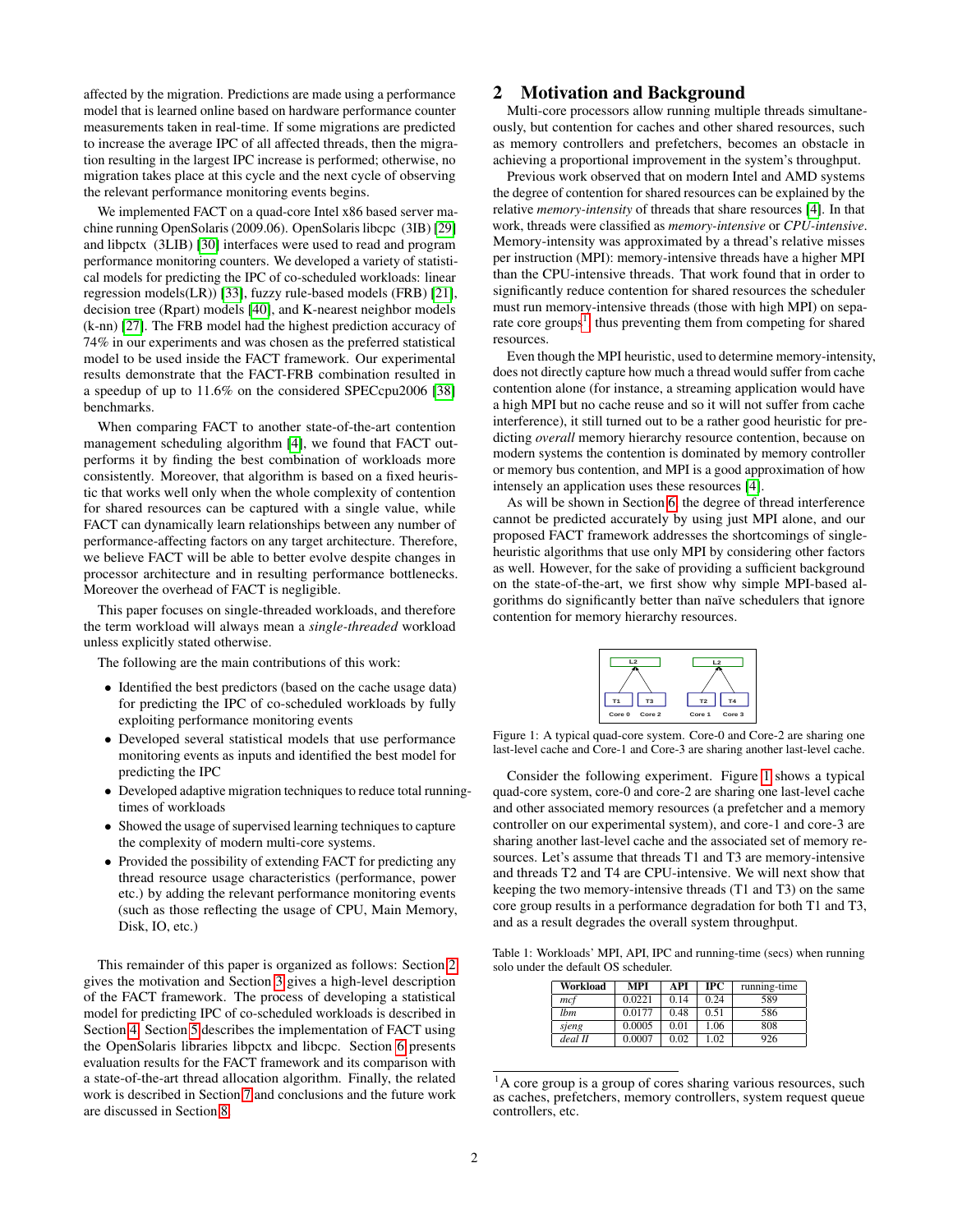<span id="page-2-1"></span>

Figure 2: Normalized performance (MPI, API, IPC, and running-time) of *mcf* with different co-runners

In our example we will use four SPECcpu2006 workloads (*mcf, lbm, deal II*, and *sjeng*). Table [1](#page-1-3) shows MPI, API (last-level cache Access per Instruction), and IPC values in their solo-runs, where each workload was executed ten times without any other co-running workloads using the default OS scheduler (OpenSolaris 2009.06 scheduler). The workloads *mcf* and *lbm* have relatively high MPI – so they are deemed memory intensive workloads in this group; they stand for threads T1 and T3 in Figure [1.](#page-1-2) The workloads *deal II* and *sjeng* are CPU-intensive; they stand for threads T2 and T4.

Figure [2](#page-2-1) shows the impact of various co-running worklads on the performance of *mcf*. (The workloads were bound to cores using the "pbind" command for the duration of the experiment.) The MPI, API, IPC, and running-time of *mcf* in the presence of other workloads are normalized by its corresponding solo metrics. We observe that *mcf* suffers more (higher MPI, lower IPC and higher running-times) when it is running together with *lbm* than with the other workloads. This is because both *mcf* and *lbm* are memory-intensive, so they hurt each other when competing for shared resources. While this is only a single example showing that memory-intensity can be used to predict the degree of contention, previous work presented extensive data for a wide range of workloads [\[4\]](#page-9-11).

Based on this observation, researchers proposed schedulers that separate memory-intensive threads on different core groups [\[4,](#page-9-11) [5,](#page-9-12) [6,](#page-9-13) [25\]](#page-9-14). In other words, these schedulers combine threads in a way that minimizes total contention. We illustrate how this is done by continuing our example with the (*mcf, lbm, sjeng, deal II*) workloads.

<span id="page-2-2"></span>Table 2: Different combinations of workloads (*mcf, lbm, sjeng,* and *deal II*). In every combination (except Default OS), half of the workloads are bound to cores (0,2) and other half are bound to cores (1,3).

| <b>Combination</b> | cores $(0,2)$          | cores $(1,3)$    |
|--------------------|------------------------|------------------|
| Mix1               | (mcf, deal II)         | (lbm, sjeng)     |
| Mix2               | (mcf, sjeng)           | (lbm, dead II)   |
| Mix3               | (mcf, lbm)             | (sjeng, deal II) |
| Default OS         | Run the workloads with |                  |
|                    | Default OS scheduler.  |                  |

Table [2](#page-2-2) shows different combinations of these applications, and Figure [3](#page-2-3) shows the impact of the workload-mix on the total runningtime of those workloads. In Mix1 and Mix2 the memory-intensive workloads *mcf* and *lbm* were run (using the "pbind" command) on different core groups. As shown in Figure [3,](#page-2-3) separating memoryintensive workloads (*mcf* and *lbm*) on different core groups is better for the overall performance of the workloads. Therefore, we can say that (*mcf, sjeng*) and (*lbm, deal II*) are the best pairs, (*mcf, deal II*) and (*lbm, sjeng*) are the good pairs, and (*mcf, lbm*) and (*sjeng, deal II*) are the worst pairs.

<span id="page-2-3"></span>

Figure 3: Average total running times of four workloads (*mcf, lbm, sjeng, deal II*) under different bindings and also under the default OS scheduler.

While this example, as well as experimental data presented in other studies [\[4,](#page-9-11) [6\]](#page-9-13), show that MPI-based contention management algorithms can reduce resource contention, we found that they do not always find the optimal thread combinations for maximizing IPC of all workloads. To address this shortcoming, additional performance factors must be considered, but the earlier contention-aware scheduling algorithms are not designed to do so, because they are fundamentally built for a single heuristic. We address this problem by designing the FACT framework. FACT can take into account any number of performance factors and then it dynamically learns how these factors interact and affect workload performance.

To demonstrate the effectiveness of FACT we show how it can find better combinations of threads by considering an additional heuristic: last-level cache *Accesses Per Instruction* (API). API was chosen because it approximately captures an application's *cachesensitivity* – how much an application suffers if a competing application evicts its cached data – something that the MPI heuristic does not reflect. Intuitively, if an application frequently accesses the cache, it reuses cached data and so it would suffer if this data is prematurely evicted. While we do not claim that API is the only additional factor needed to improve contention management, we use it to demonstrate that FACT can be effectively used for modeling effects of multiple interacting factors. For example, when we used the (*milc, lbm, mcf, sjeng*) workload, FACT outperformed the state-of-the-art MPI based algorithm by finding best combination of workloads more consistently (detailed results are presented in the Section [6\)](#page-6-0).

Thus, FACT is able to improve on performance of state-of-the-art algorithms. Moreover, FACT shows the usage of supervised learning techniques to capture the complexity of modern multi-core systems.

## <span id="page-2-0"></span>3 The FACT Framework

In order to capture a variety of factors that may determine the degree of contention on multicore processors, we based the FACT framework on the idea of machine learning, more specifically supervised learning, where a set of sample input-output values is first observed and then a statistical model is trained to predict similar output values when similar input values are observed.

The FACT framework includes two phases:

- 1. Training a statistical model to predict the IPC of co-scheduled workloads based on the relevant input variables.
- 2. Performing thread migrations based on the IPC of possible workload combinations as predicted by the statistical model.

The first phase can be performed offline using a training set of workloads. Alternatively, it can also be performed continuously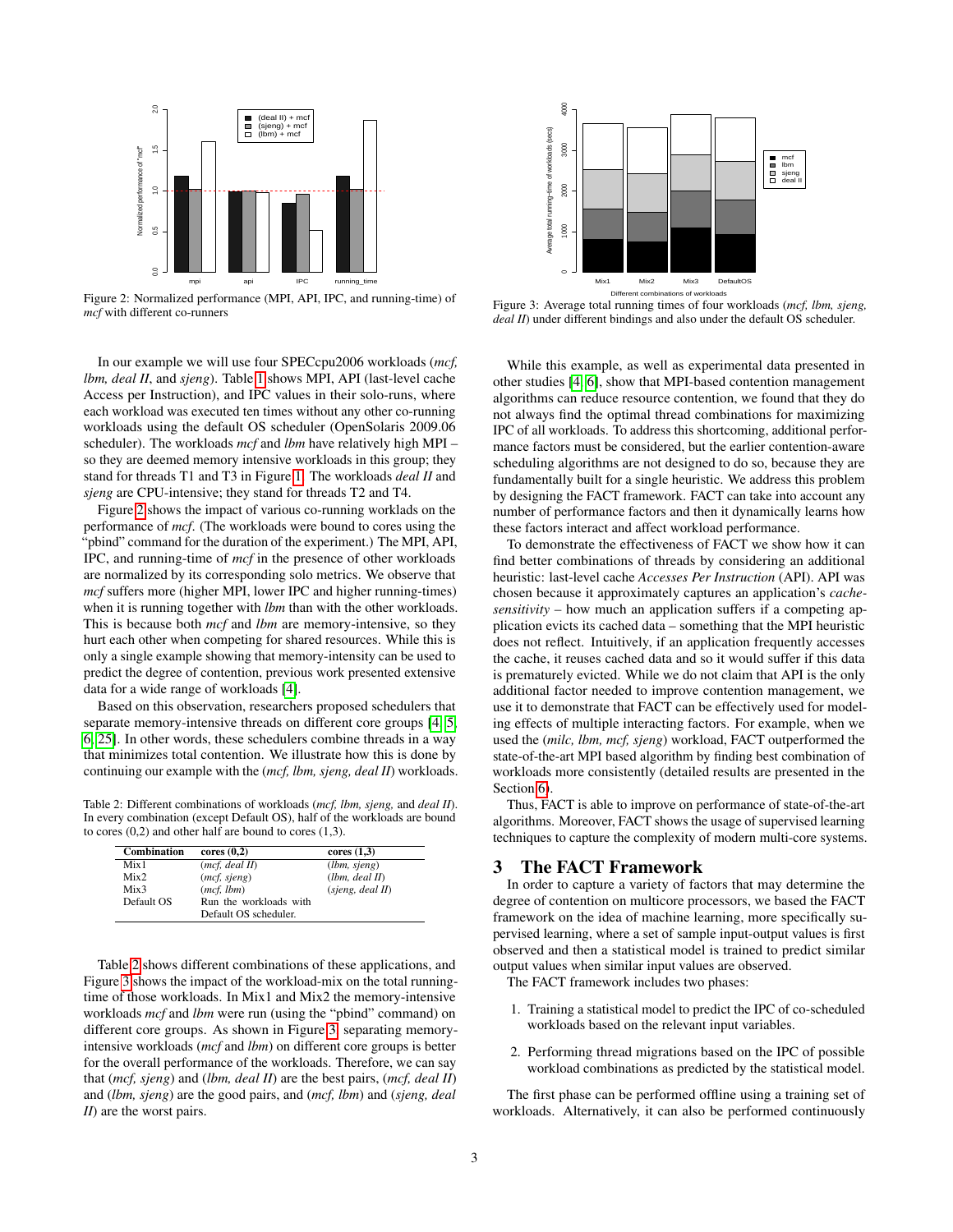online as real thread migration data is observed. We will focus on the offline version in this paper since it allows us to judge the quality of the IPC forecasts after a given amount of training data. The prediction accuracy of the offline model can then be treated as a lower bound on the accuracy that can be achieved after the amount of observed data during an online deployment exceeds the amount of the training data used for the offline evaluation. While the offline model can be employed during system installation by training, for instance, on workloads in a standard benchmark suite, an online model could be used directly on the workload of interest and would apply to any workload that takes more than a few seconds to run (a few seconds are necessary to train the model).

<span id="page-3-1"></span>

Figure 4: A graphical depiction of FACT for a quad-core machine.

A graphical depiction of FACT for a quad-core machine (the one we used for our experiments) is shown in Figure [4](#page-3-1) and Algorithm [1](#page-3-2) describes the Phase-2 of FACT.

<span id="page-3-2"></span>Algorithm 1: For the Phase-2 of FACT for *each time step* do for *each possible pair of core groups where each group of cores shares the last-level cache* do MaxIPC=0;  $t^* = null$ : for *each thread t in the considered pair of core groups* do Predict IPC\_t the new average IPC of all threads if thread t were migrated from one core group to the other; if *IPC\_t > MaxIPC* then  $MaxIPC = IPC_t;$  $t^* = t$ : end end if *MaxIPC* > *IPC of the current allocation* then Migrate thread t\* to the other core group; end end end

# <span id="page-3-0"></span>4 Statistical Model for IPC Prediction

This section starts by introducing the workloads that were used for developing the statistical models that can predict IPC of coscheduled workloads inside the FACT framework. Then the process of deriving the most important predictors for these statistical is described. Finally, the considered statistical models are presented and compared in terms of IPC prediction accuracy.

### 4.1 Experimental Workloads

SPECcpu2006 and SPECcpu2000 benchmark suites were used for developing the IPC prediction models. These benchmark suites are designed for stressing the system's processor, memory subsystem and compiler. We chose 12 workloads from SPECcpu2006 and 5 from SPECcpu2000 that we could easily compile on our machine, which included both memory-intensive and CPU-intensive workloads. Table [3](#page-3-3) lists these benchmarks.

<span id="page-3-3"></span>

| Table 3: Benchmarks |                                              |  |  |
|---------------------|----------------------------------------------|--|--|
| Suite               | Workloads                                    |  |  |
| SPEC CPU 2006       | mcf, lbm, sjeng, bzip2, soplex, namd, hmmer, |  |  |
|                     | deal II, povray, gcc, xalancbmk, omnetpp     |  |  |
| SPEC CPU 2000       | wupwise, vpr, art, twolf, gap                |  |  |
|                     |                                              |  |  |

#### <span id="page-3-5"></span>4.2 Performance Events and Predictors

We derived the predictors shown in Table [4](#page-3-4) from L2 cache misses, L2 cache accesses and instruction counts on each core. L2 cache is the last-level cache on our system. These predictors were chosen as a compilation of events used by other researchers in the field and from our own experience [\[24\]](#page-9-15). Let us say our goal is to predict the new IPC of thread T1 if it were swapped with the thread T4 in Figure [4.](#page-3-1) The possible inputs (predictors) for the prediction model are described in the Table [4.](#page-3-4) The predictors are the performance events of the co-threads (the current co-thread T3 and the future co-thread T2) of the thread T1. Therefore, each data point is a 9 tuple containing eight predictors shown in Table [4](#page-3-4) and the observed T1\_T2\_ipc (IPC of thread T1 when co-scheduled with T2) as the target parameter. Even though in the examples in this paper we assume two cores per group (and thus two co-scheduled threads) since this is the configuration of our experimental system, there is nothing in the framework that prevents it from being used on systems with more than two cores per group.

<span id="page-3-4"></span>Table 4: Possible predictors (or inputs) to statistical models. Threads T1, T3 are running initially on core 0 and 2 (one core group) and threads T2, T4 are running in another core group. The goal is to predict the IPC of the thread T1 if it were swapped with the thread T4 and start running with T2, with which it has never ran before.

| <b>Predictor</b>   | <b>Description</b>                                                 |
|--------------------|--------------------------------------------------------------------|
| T3_mpi             | average (avg) misses per instruction of first co-                  |
|                    | thread T3 not including the runs with thread T2.                   |
| T3_api             | avg accesses per instruction of first co-thread T3                 |
|                    | not including the runs with thread T2.                             |
| T <sub>2_mpi</sub> | avg misses per instruction of second co-thread T2                  |
|                    | not including the runs with thread T1.                             |
| T <sub>2_api</sub> | avg accesses per instruction of second co-thread                   |
|                    | T <sub>2</sub> not including the runs with thread T <sub>1</sub> . |
| T1_mpi             | avg misses per instruction of the thread T1 not                    |
|                    | including the runs with thread T2.                                 |
| $T1$ _api          | avg accesses per instruction of the thread T1 not                  |
|                    | including the runs with thread T2.                                 |
| dmpi               | T2_mpi - (average mpi of the previous co-runners                   |
|                    | of $T1$ not including $T2$ ).                                      |
| $T1$ _ipc          | avg IPC of thread T1 not including the runs with                   |
|                    | thread T <sub>2</sub> .                                            |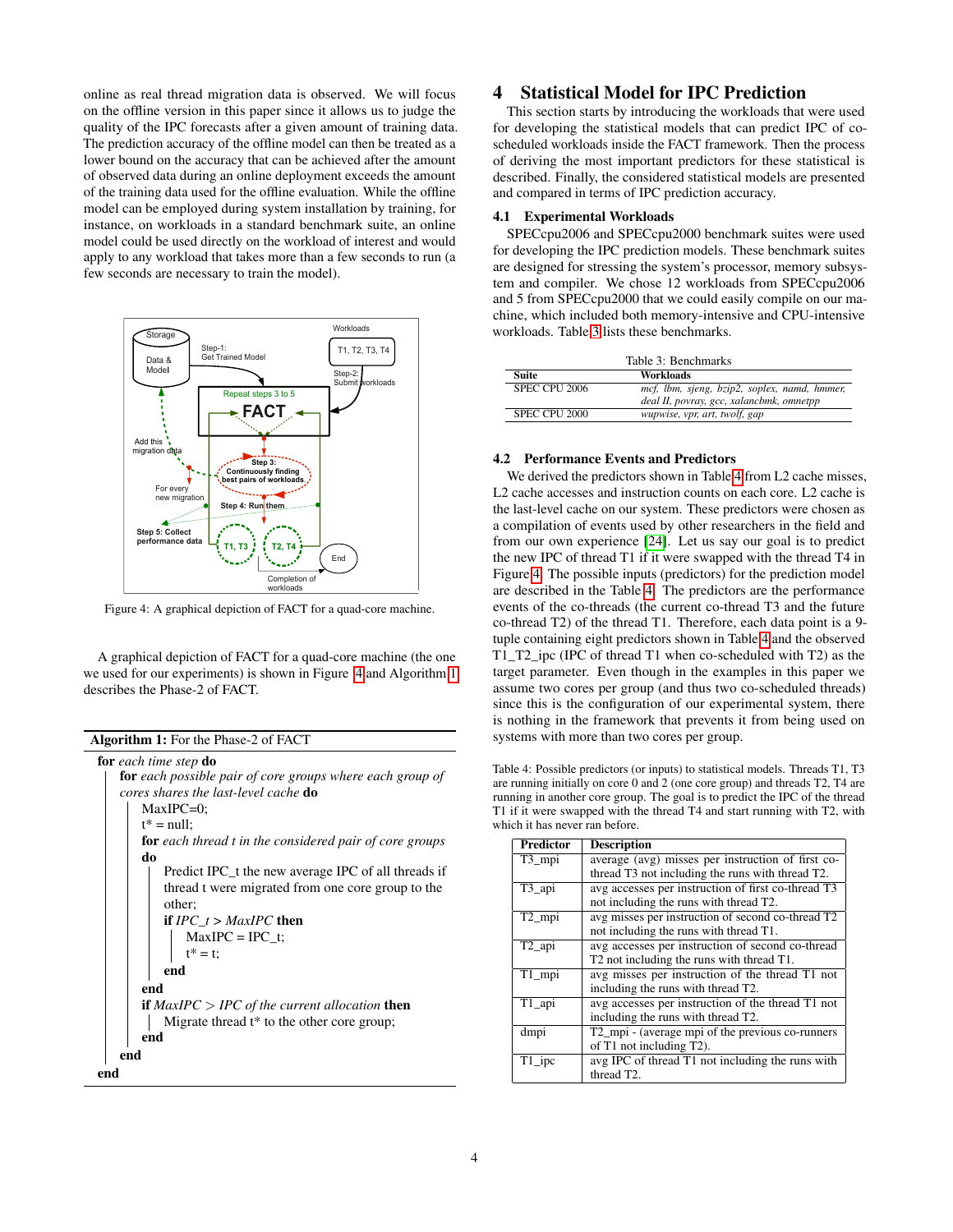## <span id="page-4-5"></span>4.3 Data Collection

We used a total of 16 workloads and divided them into 4 groups, each of which contained 4 different workloads (some memoryintensive and some CPU-intensive), as shown in Table [5.](#page-4-0) Since our test machine had 2 core groups (with each group having 2 cores) and we naturally ran one thread per core so as to isolate effects of cache interference from processor sharing issues, we could run a total of 3 different arrangements of 4 threads: T1 running with T2, with T3 and with T4 in the same core pair (core group). For each arrangement of 4 threads, the values of MPI, API and IPC were measured for each thread over a 5-second interval. Then, for each group of 4 workloads, 12 different data points were formed from the raw data: 3 data points with the independent variables being T1\_T2\_ipc, T1\_T3\_ipc, T1\_T4\_ipc, 3 more data points with the independent variables being T2\_T1\_ipc, T2\_T3\_ipc, T2\_T4\_ipc, etc. For each independent variable, the possible predictor variables (listed in Table [4\)](#page-3-4) were computed from the IPC, MPI, API values of each thread. A total of 48 data points were collected from the 4 groups of 4 workloads, which were divided into 4 sets (or folds) of data, each set containing data that came from one unique group of 4 workloads.

<span id="page-4-0"></span>

|  |  | Table 5: Four sets of different workloads |  |
|--|--|-------------------------------------------|--|
|  |  |                                           |  |

| 1. sjeng, omnetpp, soplex, wupwise |
|------------------------------------|
| 2. namd, hmmer, xalancbmk, vpr     |
| 3. mcf, twolf, bzip2, gap          |
| 4. lbm, deal II, gcc, art          |

#### <span id="page-4-6"></span>4.4 Finding Important Predictors

The most important predictors from Table [4](#page-3-4) were selected in order to balance the prediction accuracy and the overhead of monitoring extra performance counters. We used the methodology [\[24\]](#page-9-15) and the R language described in Figure [5](#page-4-1) for selecting the important predictors.

<span id="page-4-1"></span>

| Step 1: Develop a multiple linear regression model with all reasonable<br>predictors for the target parameter<br>(i.e. IPC of co-scheduled threads)                                                           |  |
|---------------------------------------------------------------------------------------------------------------------------------------------------------------------------------------------------------------|--|
| Step 2: Assess the model with "leave-one-out cross-validation"<br>(CV) test and also against an independent test-data set,<br>and measure prediction accuracy with any reasonable<br>metric.                  |  |
| Step 3: Rank the accuracy of predictors using "Step-wise Regression"<br>and "Relative Importance Measures"<br>(or any other statistical technique designed for this purpose).                                 |  |
| Step 4: Perform model selection by choosing the most effective<br>predictors, develop a model, and assess it as described<br>in Step 2.                                                                       |  |
| Step 5: Based on the trade-off between prediction accuracy<br>and the number of predictors, either choose the model<br>obtained in Step 4 or choose different predictors based on<br>their ranking in Step 3. |  |

Figure 5: A methodology for finding most important predictors.

 predictors for *T1\_T2\_ipc: T1\_ipc, T1\_mpi, T1\_api, T2\_mpi, T2\_api,* and R is a programming language for statistical computing [\[33\]](#page-9-6) and we used R step-wise regression (stepAIC() method) [\[39\]](#page-9-16) and all subsets regression [\[34\]](#page-9-17) to find the best predictors. Referring to the example of Section [4.2,](#page-3-5) these techniques selected the following 6 *dmpi*. To balance prediction accuracy and number of predictors, we further applied R relative importance measures (RIM) [\[31,](#page-9-18) [32\]](#page-9-19) method to find the most important predictors among the six selected in the previous step. RIM ranks the predictors in terms of their effectiveness by computing the R-square value for each predictor. As shown in Figure [6,](#page-4-2) RIM suggested the following 4 predictors as the best predictors of *T1\_T2\_ipc: (T1\_ipc, T1\_mpi, T1\_api, dmpi)*.

<span id="page-4-2"></span>

<span id="page-4-4"></span>4.5 Developing Statistical Models

Using the most important predictors (inputs to the models) shown in Figure [6,](#page-4-2) we developed a linear regression model (LR), a fuzzy rule-based model (FRB), a decision tree model (Rpart), and a Knearest neighbor (Knn) model.

## 4.5.1 Linear regression (LR) model

A linear regression model [\[27\]](#page-9-9) assumes that the regression function  $E(Y|X)$  is linear in its inputs  $X_1,...,X_p$ . In our case, the inputs are the chosen predictors and the target parameter is T1\_T2\_ipc. Linear models are simple and often provide interpretable description of how the inputs affect the output. They can sometimes outperform fancier nonlinear models (which are prone to over-fitting the training data) on extrapolation tasks, especially in situations with a small number of training cases, low signal-to-noise ratio or sparse data.

We used the R lm() method [\[33\]](#page-9-6) to develop the linear regression models for predicting T1\_T2\_ipc. The general form of a linear regression model is shown in Equation [1.](#page-4-3)

<span id="page-4-3"></span>
$$
T1\_T2\_ipc = a_0 + a_1 \cdot T1\_ipc + a_2 \cdot T1\_mpi + a_3 \cdot T1\_api + a_4 \cdot dmpi \hspace{0.1cm} (1)
$$

## 4.5.2 Fuzzy-rule based (FRB) model

An FRB is a function f that maps an input vector  $x \in \mathbb{R}^K$  into a scalar output y. We used the following common form  $[21]$  of the fuzzy rules:

Rule *i*: IF 
$$
(x_1 \text{ is } A_1^i)
$$
 and  $(x_2 \text{ is } A_2^i)$  and ...  $(x_K \text{ is } A_K^i)$   
THEN  $(y = p^i)$ ,

where  $x_j$  is the jth component of x,  $A_j^i$  are fuzzy categories used in rule i and  $p^i$  are the tunable output parameters. The output of the FRB  $f(x)$  is a weighted average of  $p^i$ :

$$
y = f(x) = \frac{\sum_{i=1}^{M} p^i w^i(x)}{\sum_{i=1}^{M} w^i(x)},
$$
\n(2)

where M is the number of fuzzy rules and  $w^{i}(x)$  is the weight of rule *i* computed as  $w^{i}(x) = \prod_{j=1}^{K} \mu_{A_{j}^{i}}(x_{j})$ , where  $\mu_{A_{j}^{i}}(x_{j})$ is a *membership function* taking values in the interval [0,1] that determines the degree to which an input variable  $x_i$  belongs to the fuzzy category  $A_j^i$ . A separate rule is used for each combination of fuzzy categories  $A_j^i$ , which should jointly cover the space of all possible values that the input vector  $x$  can take. Therefore, each parameter  $p^i$  gives the output value of the FRB when the input vector x completely belongs to the region of the state space described by the fuzzy categories  $A_j^i$  of rule *i*. Since some or all of the fuzzy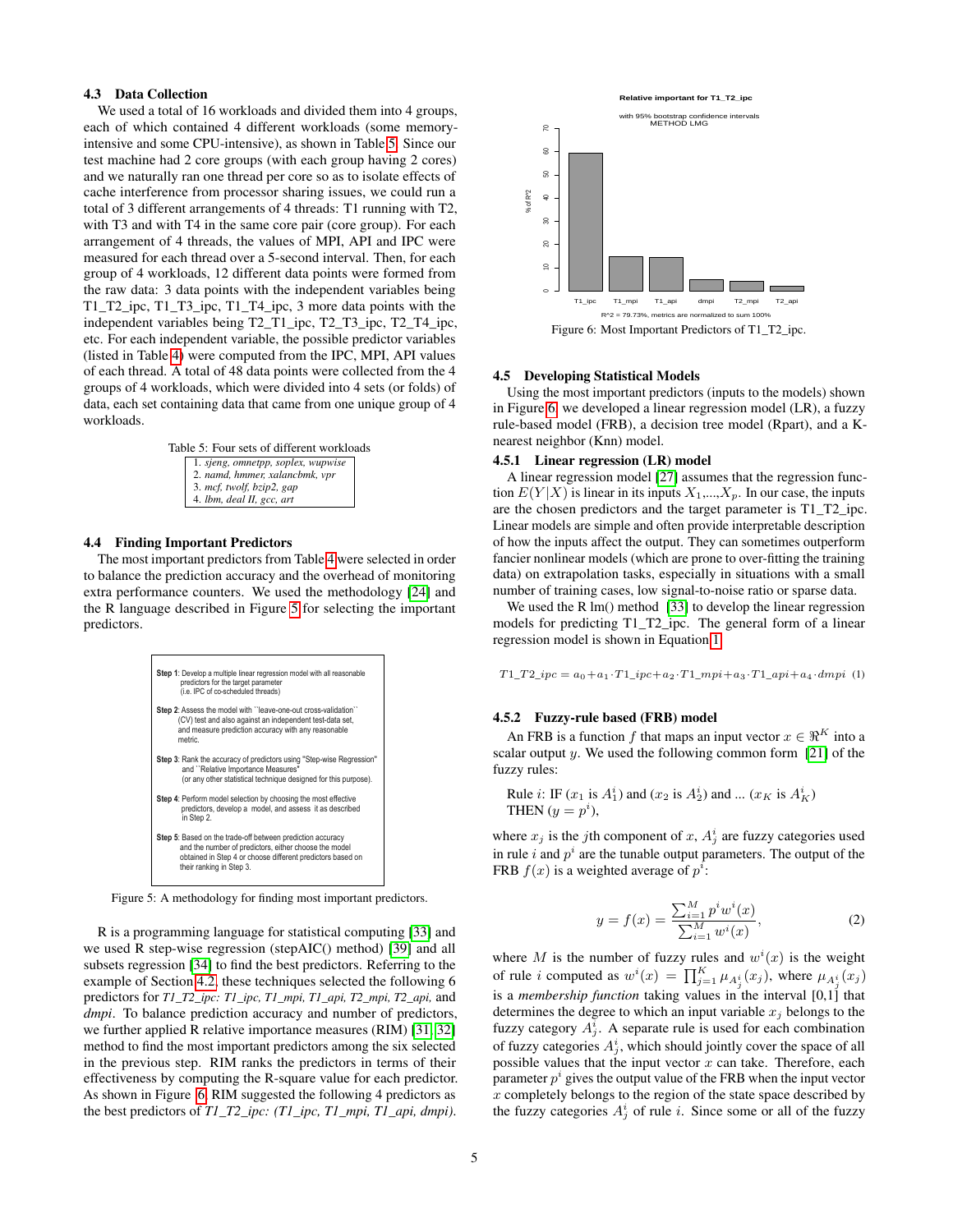categories can overlap, several  $p^i$  usually contribute to the rulebase output, with their contributions being weighted by the extent to which  $x$  belongs to the corresponding regions of space. An example of a fuzzy rule in our domain is:

IF (T1\_ipc is high) AND (T1\_api is high) AND (T1\_mpi is low) AND (dmpi is low) THEN T1\_T2\_ipc is high.

## 4.5.3 Rpart (Decision Tree)

Recursive partitioning creates a decision tree for predicting a categorical (classification tree) or continuous (regression tree) outcome [\[40\]](#page-9-8). The goal in decision tree learning [\[41\]](#page-9-20) is to create a model that predicts the value of a target variable based on several input variables. Each interior node corresponds to one of the input variables; there are edges to children for each of the possible values of that input variable. Each leaf represents a value of the target variable given the values of the input variables represented by the path from the root to the leaf. A tree can be learned by splitting the source set into subsets based on an attribute value test. This process is repeated on each derived subset in a recursive manner called recursive partitioning. The recursion is completed when the subset at a node all has the same value of the target variable, or when splitting no longer adds value to the predictions. We used a regression tree based recursive partitioning tool in R called rpart() [\[27,](#page-9-9) [40\]](#page-9-8) to develop this model.

## 4.5.4 K-nn

The K-nearest neighbours algorithm (K-NN) [\[35\]](#page-9-21) is a technique for classifying objects based on closest training examples in the feature space. K-NN is a type of instance-based learning, or lazy learning where the function is only approximated locally and all computation is deferred until classification: an object is classified by a majority vote of its neighbors, with the object being assigned to the class most common amongst its K nearest neighbors.

We used a nearest-neighbor method [\[27\]](#page-9-9) that forms the output  $Y(x)$  as a weighted average of outputs in the training set for which the inputs are closest (based on Euclidean distance) to  $x$ :

$$
Y(x) = \frac{1}{k} \sum_{x_i \in N_k(x)} y_i,
$$
\n(3)

We developed the K-NN learning model using the R kknn() method [\[36\]](#page-9-22).

#### <span id="page-5-4"></span>4.6 Model Assessment

This section shows evaluation results for the models developed in Section [4.5.](#page-4-4) The performance of each model is assessed by its prediction accuracy on independent test data. In order to make the best use of the available data, we conducted 4-fold cross-validation tests [\[27\]](#page-9-9), where each model was trained on 36 data points derived from 3 groups of workloads in Table [5](#page-4-0) and predictions were made on the 12 data points derived from the fourth group of workloads in Table [5,](#page-4-0) where each group of workloads was sequentially chosen as the testing group. The *prediction accuracy (PA)* of each model was computed as follows:

<span id="page-5-1"></span>
$$
PA = (1 - MAPE) * 100.
$$
\n<sup>(4)</sup>

where MAPE (Mean Absolute Percentage Error) [\[37\]](#page-9-23) is defined as follows:

$$
MAPE = \frac{1}{N} \sum_{i=1}^{N} \frac{|M_i - m_i|}{|m_i|}
$$
 (5)

where  $N$  is the number of test data points,  $M$  is the modeled (predicted) value and  $m$  is the measured value.

We have also tested the models by training them on a large data set (obtained by forming 12 different subsets of the 12 training workloads and then obtaining 12 data points from each subset) and computed their prediction accuracy using Equation [4.](#page-5-1) We found that an increase in the size of the training data set improved the prediction accuracy of all considered models. Figure [7](#page-5-2) shows the average prediction accuracy of the models. The FRB model achieves the best prediction accuracy 70% on the small training data set and 74% on the large training data set. In all experiments below, FACT was combined with the FRB model for predicting the IPC of coscheduled threads.

<span id="page-5-2"></span>

Figure 7: Average prediction accuracy of the models with small and large training data sets. LR: Linear Regression, FRB: Fuzzy Rule-Base, Rpart: Decision Tree, and K-nn: K-nearest neighbor  $(k = 1)$ .

## <span id="page-5-0"></span>5 Implementation of FACT

The first step in implementing FACT is to collect the performance statistics (MPI, API, IPC data) of the threads running on a multi-core system. There is an efficient way for doing this in OpenSolaris by using its libpctx library [\[30\]](#page-9-5) and libcpc(3LIB) library [\[29\]](#page-9-4). Functions in the libpctx library provide a simple means to access the underlying facilities of proc(4) to allow the controlling process to manipulate the state of the controlled process. This library is primarily for use in conjunction with the libcpc(3LIB) library. Used together, these libraries allow developers to construct tools that can manipulate CPU performance counters in other processes. The cputrack(1) utility is an example of such a tool.

<span id="page-5-3"></span>

Figure 8: Collecting the performance counters using libpctx and libcpc library interfaces.

However, since we need to read and program performance counters for four different workloads at a time, we developed a utility (multiplexing the access to the library interfaces) as a part of FACT to access performance monitoring events of four processes at a time. As shown in Fig [8,](#page-5-3) the library libpctx interface is used to hold the running workloads and then the library libcpc is used to access the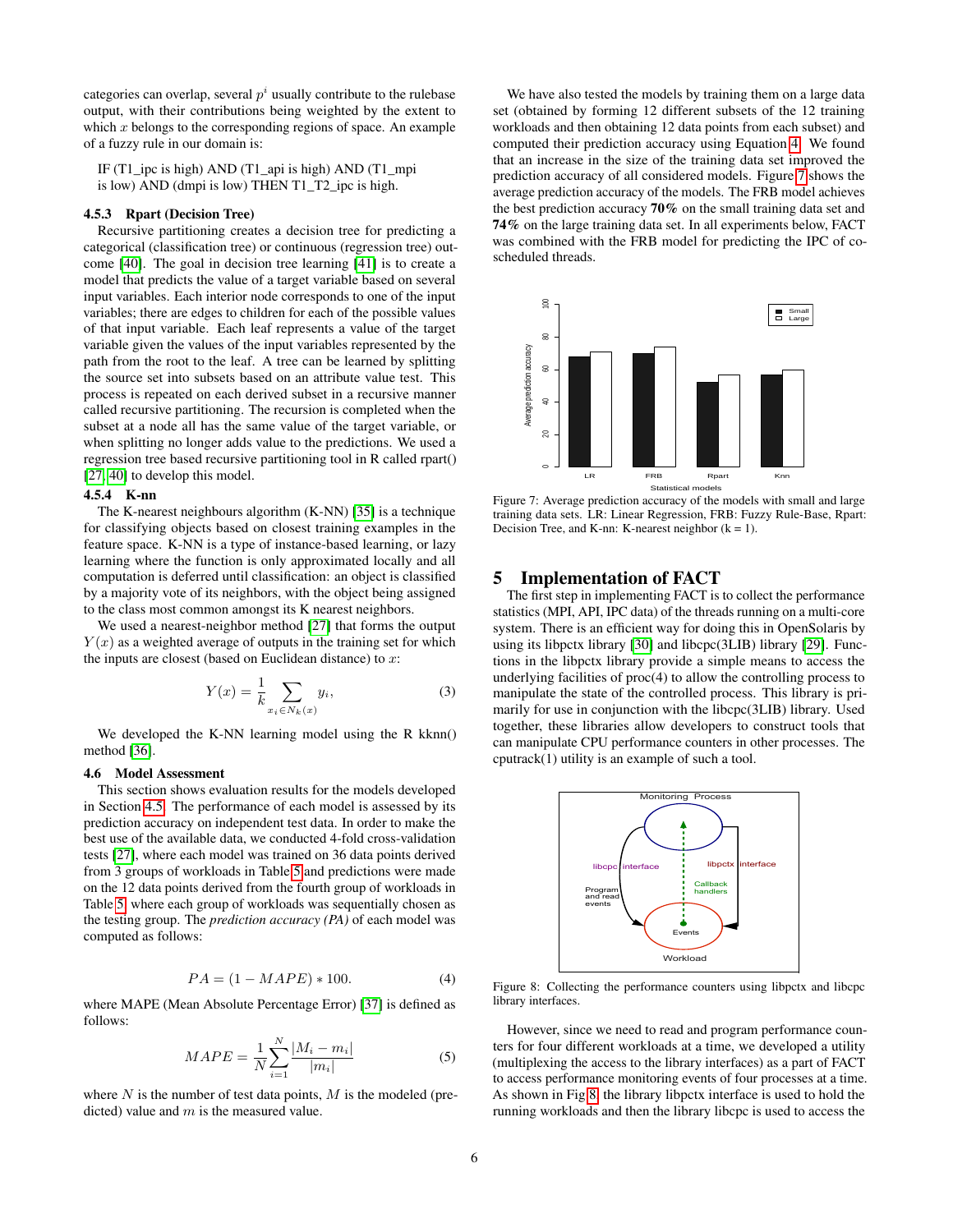performance monitoring counters (cache usage events and CPU events). If four workloads are running on a quad-core system, then there are four child processes to hold the four workloads. These child processes access their performance monitoring counters, collect the MPI, API and IPC data of the workloads and write this data into a pipe together with a sequence number for the workload. The parent process uses this sequence number and maps the workloads with their corresponding data.

# <span id="page-6-0"></span>6 Evaluation of FACT

Recent work on contention-aware scheduling showed that simple heuristic-based algorithms [\[25,](#page-9-14) [6,](#page-9-13) [4\]](#page-9-11) can find very good contentionaware schedules. In this section, we compare FACT to one such algorithm, Distributed Intensity (DI) [\[4\]](#page-9-11). DI measures threads' MPI online, sorts them by the MPI and then pairs threads on cores sharing the last-level cache by taking one thread from the top of the list (a thread with a low MPI) and one thread from the bottom of the list (a thread with a high MPI) This ensures that the miss rate is spread evenly across caches.

#### <span id="page-6-4"></span>6.1 Single-step predictions

Performance comparisons between FACT, the DI algorithm and the default OpenSolaris scheduler were conducted using the following thirteen SPECcpu2006 workloads: *mcf, lbm, sjeng, deal II, bzip2, omnetpp, namd, soplex, hmmer, gcc, xalancbmk, povray, milc*. Out of these workloads, 10 different test sets were formed, which are listed in Table [6.](#page-6-1) While choosing the workloads for the test sets, we made sure that every test set is a combination of memory-intensive and CPU-intensive workloads. Experiments reported in this section were conducted on Xeon server, whose configuration is described in Table [7.](#page-6-2)

<span id="page-6-1"></span>

| Table 6: Testing workload sets.       |
|---------------------------------------|
| 1. $(mc\bar{f}, lbm, sjeng, deal II)$ |
| 2. (namd, soplex, lbm, sjeng)         |
| 3. (omnetpp, deal II, lbm, sjeng)     |
| 4. (lbm, milc, mcf, sieng)            |
| 5. (lbm, milc, mcf, deal II)          |
| 6. (soplex, milc, xalancbmk, omnetpp) |
| 7. (xalancbmk, lbm, soplex, omnetpp)  |
| 8. (lbm, milc, deal II, soplex)       |
| 9. (soplex, milc, lbm, sjeng)         |
| 10. (mcf, lbm, milc, namd)            |

As was described in Section [4.6,](#page-5-4) the quality of the IPC prediction for the considered statistical models was shown to improve if a large training data set was used. Therefore, in this section we trained FACT using a large data set of 240 points, which was obtained for each test set by taking 20 different combinations of 4 threads and then running them using 3 possible thread pairings to get 12 data points for each such combination as described in Section [4.3.](#page-4-5)

Table 7: Configuration of the Testing Machine

<span id="page-6-2"></span>

| <b>Component</b>        | <b>Details</b>                        |
|-------------------------|---------------------------------------|
| Hardware                | Quad-core system: two dual-core Intel |
|                         | (r) Xeon (r) CPUs 5150 (2.66GHz), (2) |
|                         | * 4) MB L2-cache, 6GB RAM             |
| <b>Operating System</b> | OpenSolaris 2009.06                   |
|                         |                                       |

The following methodology was used to compare FACT with the DI algorithm. Each algorithm was evaluated on each of the 10 test sets shown in Table [6.](#page-6-1) For each test set, the FACT framework (instantiated with the FRB predictive model) was first trained on the corresponding training set. The training process consisted of making 10000 passes through the training data set, and for each data point x, the tunable parameters  $p^i$  of the FRB were adjusted using the following procedure:  $p^i \leftarrow p^i + r(\hat{y} - f(x)) \frac{\partial f(x)}{\partial p^i}$ , where r is

<span id="page-6-3"></span>

Test Sets Figure 9: Normalized speedup of DI and FACT relative to OS, computed as the average running time of the test set threads under OS divided by their average running time under DI or FACT.

the learning rate that was fixed at 0.01,  $\hat{y}$  is the actually observed IPC of the thread in question,  $f(x)$  is the predicted IPC using the latest set of parameters p, and  $\frac{\partial f(x)}{\partial p^i} = \frac{w^i(x)}{\sum_{i=1}^M w^i(x)}$  is the partial derivative of  $f(x)$  with respect to the parameter  $p^i$ .

We would like to point out once again that the performance of the FACT-FRB algorithm in the above setup is a lower bound on the performance that can be achieved during an online deployment, where the IPC prediction model will keep improving as more data is observed and the model parameters keep getting adjusted. A newly observed data point during an online deployment can only be presented once to the model, and the model parameters can be adjusted a little to account for this data point. This one-time adjustment of the 16 parameters for the FRB with 4 input variables described in Section [4.4](#page-4-6) requires around 100 floating point operations, and hence the *overhead* of using FACT during an online deployment is *negligible*.

In order to make sure that the test results were not biased by the initial thread allocations chosen by the OS, we explicitly bound threads to cores to create all three possible allocations of the four workloads in the test set, and for each allocation, the relevant performance counters were sampled over a five-second interval, and then the algorithm (FACT or DI, whichever one was being evaluated) was allowed to suggest a thread migration. After that, the suggested thread migration (if any) was implemented, threads were re-bound to their new cores and then ran to completion. This procedure was repeated 10 times for each initial thread allocation.

For each test set, our experiments showed that the average running time of the test set threads under the default OS was larger than under either DI of FACT. Figure [9](#page-6-3) shows the normalized speedup of FACT and DI relative to the default OS, computed as the average running time of the test set threads under OS divided by their average running time under DI or FACT. As one can see, the SPECcpu2006 workloads in our test sets ran up to 11.6% faster under FACT than under the default OpenSolaris scheduler. Our results also show that the speedup under FACT can be on average 2% larger than under DI. Actually, 2% is significant if we consider raw performance, i.e., FACT on average *saves* around 100 seconds of running-time over DI. We would get even further improvement on the system throughput if the applications were repetitive.

In order to understand why the DI algorithm can sometimes slightly outperform FACT, we looked at each assignment of threads suggested by these algorithms on our 10 test sets and organized them in Table [8,](#page-7-0) which shows the quality of thread pairs suggested by each algorithm. There are 3 possible assignments of 4 test threads to 4 cores, which were categorized as Best/Good/Worst according to the average running time of threads under each assignment. As was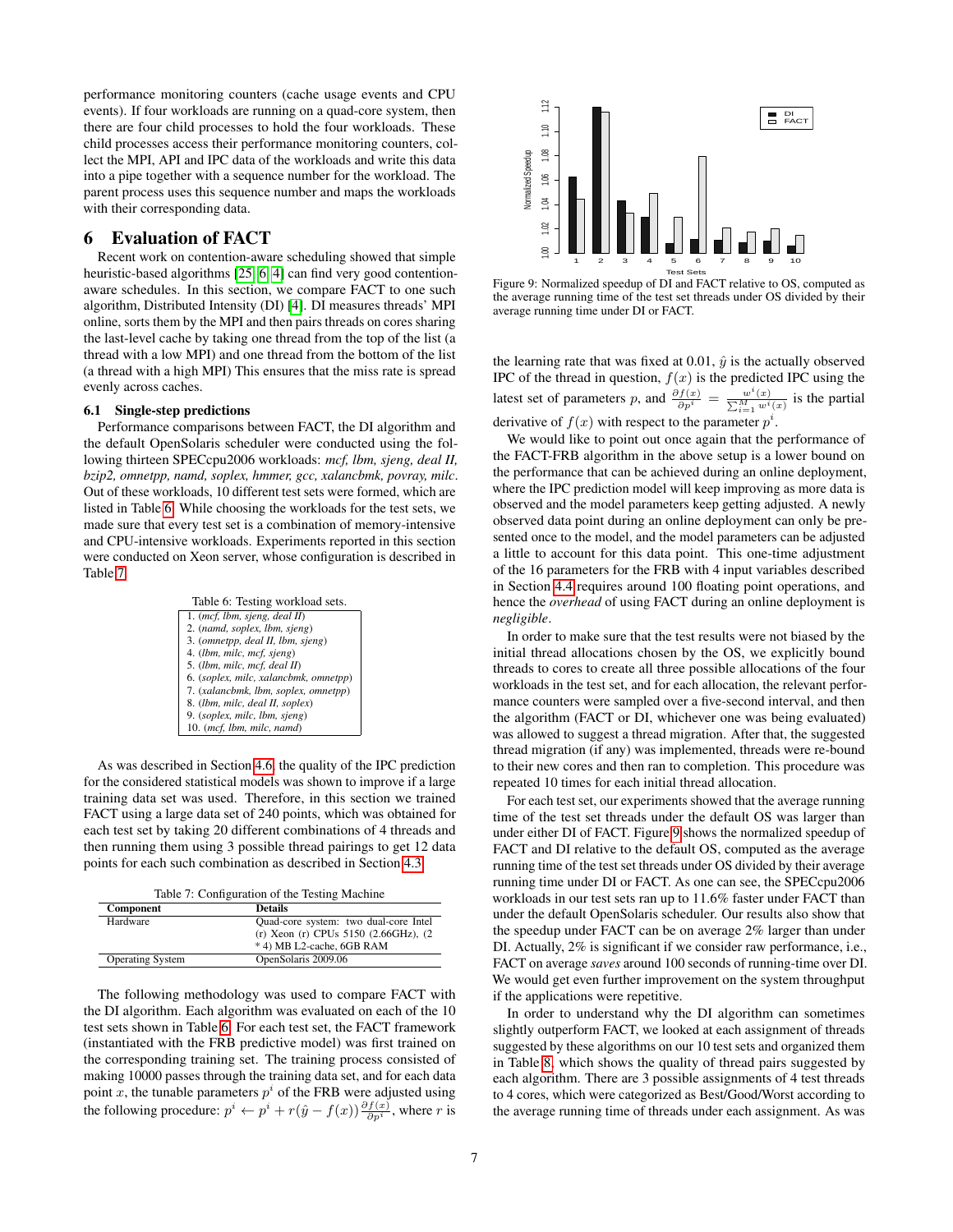described above, each algorithm made a total of 30 suggestions for each test set (10 repetitions for each of the 3 possible initial thread assignments) and hence the total number of Best, Good, and Worst pairs adds up to 30 for each test set for each algorithm. As one can see, the DI algorithm suggests the Best thread assignment in 3 test sets and suggests only the Good assignment in 7 tests sets, while the FACT-FRB algorithm suggest the Best assignment almost all the time. The small variability in assignments suggested from a given initial thread allocation is due to fluctuations of API and MPI during the measurement process, which leads to the average measured API and MPI values for each thread over a 5-second interval to differ between successive repetitions of the experiment.

<span id="page-7-0"></span>Table 8: Quality of thread pairs suggested by DI and by FACT

| <b>Test Set</b>          | DI          |                            |          | <b>FACT</b> |                |          |
|--------------------------|-------------|----------------------------|----------|-------------|----------------|----------|
|                          | <b>Best</b> | $\overline{\mathbf{Good}}$ | Worst    | <b>Best</b> | Good           | Worst    |
|                          | 28          | C                          | $\Omega$ | 26          | 3              |          |
| $\overline{c}$           | 30          | 0                          | $\theta$ | 28          | $\overline{c}$ | $\theta$ |
| ٩                        | 30          | 0                          | $\theta$ | 28          |                |          |
|                          | 0           | 30                         | $\theta$ | 27          | 3              | $\theta$ |
| $\overline{\phantom{0}}$ | $\Omega$    | 30                         | $\theta$ | 30          | $\Omega$       | $\Omega$ |
| 6                        | $\theta$    | 30                         | $\theta$ | 30          | $\Omega$       | $\Omega$ |
|                          | $\Omega$    | 30                         | $\theta$ | 30          | $\Omega$       | $\theta$ |
| 8                        | $\Omega$    | 30                         | $\theta$ | 30          | $\Omega$       | $\theta$ |
| q                        | 0           | 30                         | $\theta$ | 26          | 4              | $\theta$ |
| 10                       | $\Omega$    | 30                         | $\Omega$ | 28          | $\mathfrak{D}$ | $\theta$ |

As the authors of DI explained, DI does best in workloads where the number of memory-intensive threads equals to the number of core groups (data presented in [\[4\]](#page-9-11)) – in this case DI trivially isolates each memory-intensive thread on its own core group (e. g. first three testing sets). However, when there are more memory-intensive threads than core groups, the DI algorithm cannot find the best thread assignment, as was the case for test sets 4 through 10 in Table [8.](#page-7-0) As an example of what happens in such cases, consider test set 4: (*lbm, milc, mcf, sjeng*), which has the corresponding MPI values (0.0177, 0.0086, 0.0221, 0.0005) and API values (0.48, 0.42, 0.14, 0.01). As expected, the DI algorithms pairs up the highest-MPI workload *mcf* with the lowest-MPI workload *sjeng* (and correspondingly pairs up *lbm* with *milc*), which happens to give a longer running time than when *mcf* is paired up with *milc* (and *lbm* with *sjeng*). A possible reason for this happening might be that both *lbm* and *milc* have a high *cache-sensitivity*, which is correlated with the API value as shown in [\[4\]](#page-9-11). As a result, the negative impact that *lbm* experiences when paired up with *milc* is larger than the one experienced by *mcf* when paired up with *milc*, and so it is better to pair up the less cache-sensitive *mcf* with *milc* and then pair up the more cache-sensitive *lbm* with a very low-MPI *sjeng*, which does not produce any noticeably negative impact on any co-scheduled workload. Since FACT uses both MPI and API as predictors, it can learn the cases when it is important to trade off high MPI vs. high API for co-scheduled workloads.

Thus, we believe that the approach used in FACT could be more portable to future systems, especially as systems evolve and factors affecting contention change. For instance, if factors such as prefetching or burstiness of memory accesses also become important contention factors, then these new metrics could be easily incorporated into the IPC prediction model used by FACT, while the existing heuristic-based algorithms may stop working. Furthermore, FACT can be adapted to take into account other factors, such as the positive effects of co-operative data sharing, while heuristic-based approaches may be too rigid to incorporate additional factors. That is why, we believe, the FACT approach is an important contribution to the area of contention-aware scheduling.

<span id="page-7-1"></span>

Figure 10: Standard deviation of the workload running times under FACT and default OS.

FACT Improves Performance Predictability: It is also worth mentioning that FACT significantly reduces the variance of the running times of each workload in a test set across multiple repetitions of the experiment. Figure [10](#page-7-1) shows the standard deviation (in seconds) of the average total running time of the workloads (which was around 1000 seconds) in each of the 10 test sets under the default OpenSolaris scheduler and under FACT. Since the default scheduler is not aware of contention for resources in the memory hierarchy, it sometimes keeps worst combinations of threads together for a long time, resulting in total running times that are much greater than those when the best combinations of threads are kept together. The default OS scheduler is not the worst algorithm, however, in this respect. At the extreme, we observed the largest variance of the running times when we used 3 different assignments of 4 test threads to 4 cores and then bound threads to their cores. This gave us 3 running times: for the Best, for the Good, and for the Worst combination of threads, and the standard deviation of the running times in this case was 3-4 times larger than under the default OS. The default OS does not give such a large variance of the running times because it performs periodic thread migrations so as to balance the load across the cores when one or more threads gets occasionally blocked. Such migrations, however, are expensive events for memory-intensive threads as they cause a thread to pull its working set into cold caches, often at the expense of other threads [\[1\]](#page-9-24). Thus, FACT not only reduces the running times of threads but also reduces the migration costs, which can be very significant for threads with very large working sets.

#### 6.2 Multi-step migrations

During a real deployment, it is expected that the MPI and API characteristics of threads will keep changing over time, and so a thread migration daemon should be running continuously, performing the cycle of evaluating thread characteristics, making a migration if it is predicted to improve the overall IPC, evaluating thread characteristics once again, making another migration, etc. This cycle was described in Algorithm [1.](#page-3-2)

Initially, when the system has just booted up and the IPC prediction model inside FACT has not collected any training data, thread migrations can be performed using the DI algorithm. Then, when enough training data is collected, the system can switch to using FACT for performing thread migrations. Experiments in Section [6.1](#page-6-4) show that after observing just 3 thread migrations of 4 threads and then 3 more migrations of another 4 threads, FACT can already outperform the DI algorithm.

Even if thread characteristics do not change over time, a multistep migration can still improve the quality of the final thread assignment. In order to verify this claim, we checked for each test set in Table [8](#page-7-0) which initial thread allocations led to FACT predicting Good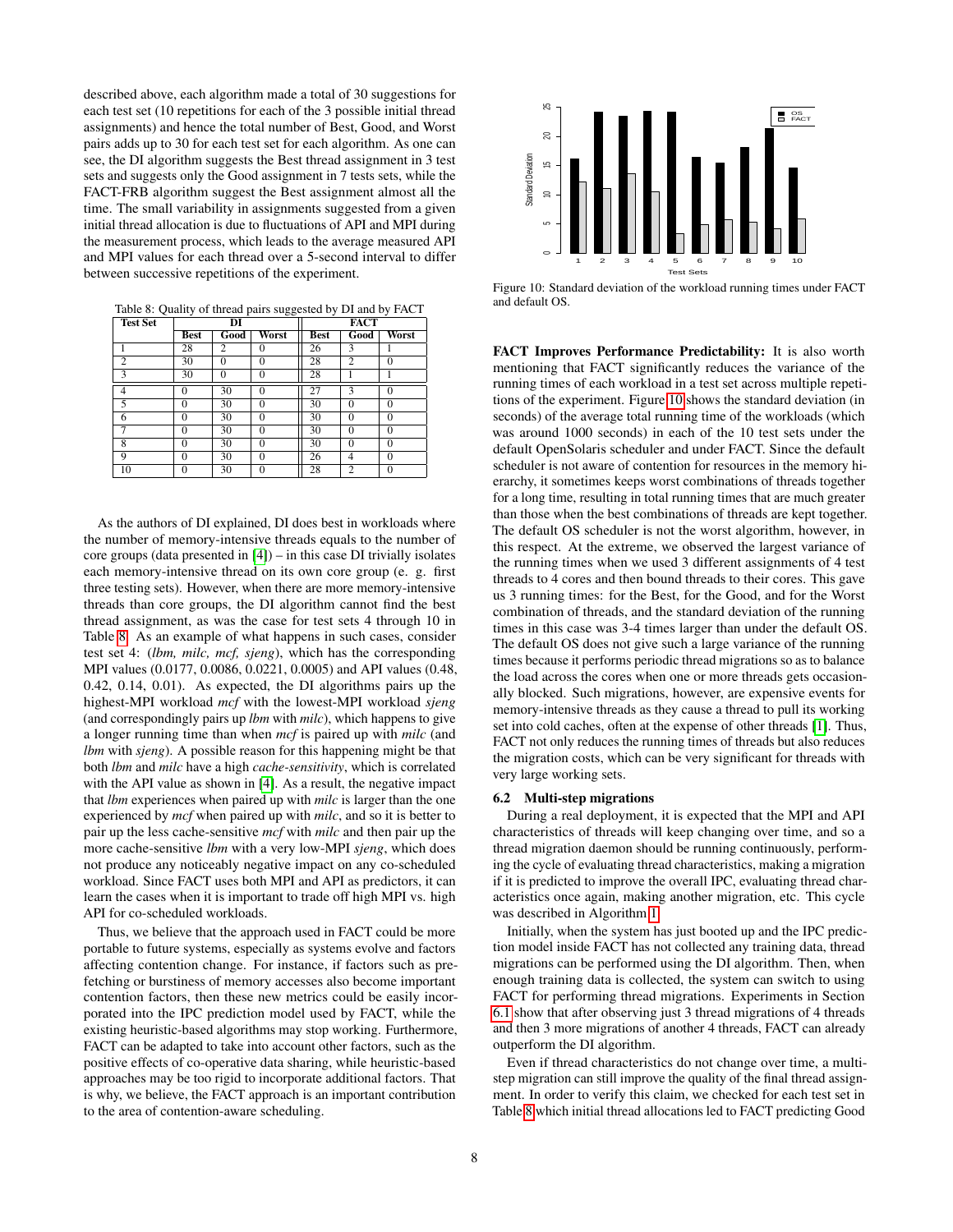or Worst thread assignments rather than the Best ones. For example, we found that for test set 1, out of 10 initial Good allocations, FACT suggested 8 Best assignments, 1 Good assignment and 1 Worst assignment. Also, out of 10 initial Worst allocations, FACT suggested 8 Best assignments and 2 Good assignments. Similarly, we found that for test set 1, the DI algorithm suggested 9 Best assignments and 1 Good assignment starting from 10 initial Good allocations and also suggested 9 Best assignments and 1 Good assignment starting from 10 initial Worst allocations (thus suggesting the Best assignment with probability 28/30 from a randomly chosen initial allocation and suggesting the Good assignment with probability 2/30). Therefore, the probability that DI+FACT (using the DI algorithm to perform the first migration and then using FACT to perform the second migration) would suggest the Best assignment in test set 1 can be computed as  $28/30 + (2/30)(8/10) = 0.99$ . When averaged across the 10 test sets, this probability came out to be 0.979, as compared to the probability of 0.29 for a single-step prediction using DI and 0.94 for a single-step prediction using FACT. Similarly, when averaged across the 10 test sets, the probability of FACT(2) (making two successive migrations using the FACT-FRB algorithm) suggesting the Best thread assignment comes out to be 0.994.

The above preliminary evaluation of the multi-step migration architectures used the IPC prediction model inside FACT that was trained only on the initial training set without using the new data point obtained after performing the first thread migration. When this data point is used to adjust the IPC prediction model during a real deployment, then we would expect a multi-step migration architecture to suggest the Best thread assignment with an even higher probability.

## <span id="page-8-0"></span>7 Related Work

Contention-aware scheduling is a well studied area, but to the best of our knowledge our work is the first to apply a supervised learning approach to this problem domain. We believe that an approach that learns the importance of various performance predictors as opposed to relying on fixed heuristics and thresholds will be able to better evolve over time and across architectural changes.

Most contention-aware schedulers used the last-level cache miss rate as a heuristic [\[4,](#page-9-11) [6,](#page-9-13) [25\]](#page-9-14). The FACT framework was compared in Section [6](#page-6-0) to the Distributed Intensity algorithm proposed in [\[4\]](#page-9-11). As was discussed in Section [6,](#page-6-0) while DI works well on workloads where half the threads are memory-intensive and half are CPU-intensive, FACT finds better combinations for "difficult" workloads, where there is a larger number of memory-intensive threads.

Snavely et al. [\[23\]](#page-9-25) proposed a scheduling algorithm for reducing contention for various architectural resources on a simultaneous multithreading processor. Their technique samples some of the possible thread assignments and then builds a predictive model according to the observation. In a sense, Snavely's technique also uses learning, but the difference from our approach is that they pursue a different goal, and do not rely on supervised learning. Since Snavely's algorithm targeted a different problem, it was difficult to make a direct comparison with our algorithm.

Boyd-Wickizer et al. [\[3\]](#page-9-1) proposed an algorithm for scheduling objects and operations to caches and cores, rather than scheduling threads to optimize CPU cycles utilization. However, optimizing CPU cycles utilization is still important and a major limitation of this work is that the algorithm relies on application developers to specify what must be scheduled. Several other works [\[18,](#page-9-26) [19,](#page-9-27) [20,](#page-9-28) [25\]](#page-9-14) showed various scheduling techniques using cache usage characteristics of applications that dynamically estimate the usage of system resources and then optimize performance or power or both.

There is a large body of other work on reducing cache contention on multicore processors that is largely complementary to our work. Several researchers proposed a technique for detecting sharing among threads and co-scheduling threads that share data on the same chip [\[17,](#page-9-29) [22\]](#page-9-30). Fedorova et al. proposed a technique for improving performance isolation in light of cache contention [\[8\]](#page-9-31). A number of researchers used page coloring to reduce contention for cache [\[10,](#page-9-32) [9\]](#page-9-33). Lee et al. [\[26\]](#page-9-34) proposed a hybrid system model for accelerating executions of warehouse-style queries, which relies on the DBMS knowledge of data access patterns to minimize lastlevel cache conflicts in multicore systems through an enhanced OS facility of cache partitioning. While in our previous work [\[24\]](#page-9-15) we focused on a methodology for selecting good predictors, this paper presents a complete framework, including the development of the statistical models and adaptive migration techniques for improving the running times of the workloads.

Finally, a number of studies looked into hardware cache partitioning schemes [\[11,](#page-9-35) [12,](#page-9-36) [13,](#page-9-37) [14\]](#page-9-38) as well as memory controller allocation algorithms [\[15\]](#page-9-39). Ipek et al. [\[16\]](#page-9-40), presented an approach to designing memory controllers that operate using the principles of reinforcement learning (RL). An RL-based, self-optimizing memory controller continuously and automatically adapts its DRAM command scheduling policy based on its interaction with the system to optimize performance. These approaches can be used in conjunction with FACT to co-operatively reduce contention to even greater levels.

## <span id="page-8-1"></span>8 Conclusions and Future Work

This paper described the design and implementation of a Framework for Adaptive Contention-aware Thread migrations (FACT). This framework fully exploits the performance monitoring events by using them as inputs to a statistical model that predicts the IPC of co-scheduled threads. This model is then used to make optimal scheduling decisions that minimize cache interference among the threads and maximizes the average IPC of all running threads. We found that a Fuzzy Rule-Base (FRB) model had the highest IPC prediction accuracy of 74% among the considered statistical models, and the FACT-FRB combination resulted in a speedup of up to 11.6% on the selected SPECcpu2006 workloads relative to the default OpenSolaris scheduler. Moreover, FACT resulted in a smaller variance of the running times and in a smaller thread migration cost than the default scheduler. When compared to the state-of-the-art DI thread allocation algorithm, FACT was able to find the best thread assignments more consistently. Finally, we show that multi-step migration architectures can significantly increase the probability of finding the optimal thread assignment. For example, if FACT is allowed to make just two successive thread migrations, then the probability of finding the optimal thread assignment on SPECcpu2006 increases to 0.994, starting with the probability of 0.94 for a single migration based on FACT (for comparison, a single migration based on DI finds the optimal thread assignment with probability of 0.29).

In the future, we plan to evaluate FACT on a server with more than 4 cores running other workloads besides SPECcpu. We believe that multi-threaded workloads will highlight even more the benefit of the FACT framework, since such workloads will require learning a tradeoff between contention for the memory resources of the co-scheduled threads and data sharing of such threads (thread characteristics correlated with the degree of data sharing will simply be used as additional inputs to the IPC prediction model in FACT).

Ultimately, it is desirable for the system to make smart dynamic tradeoffs between allocating CPU resources to executing workload threads vs. using the CPU resources for I/O processing vs. clocking